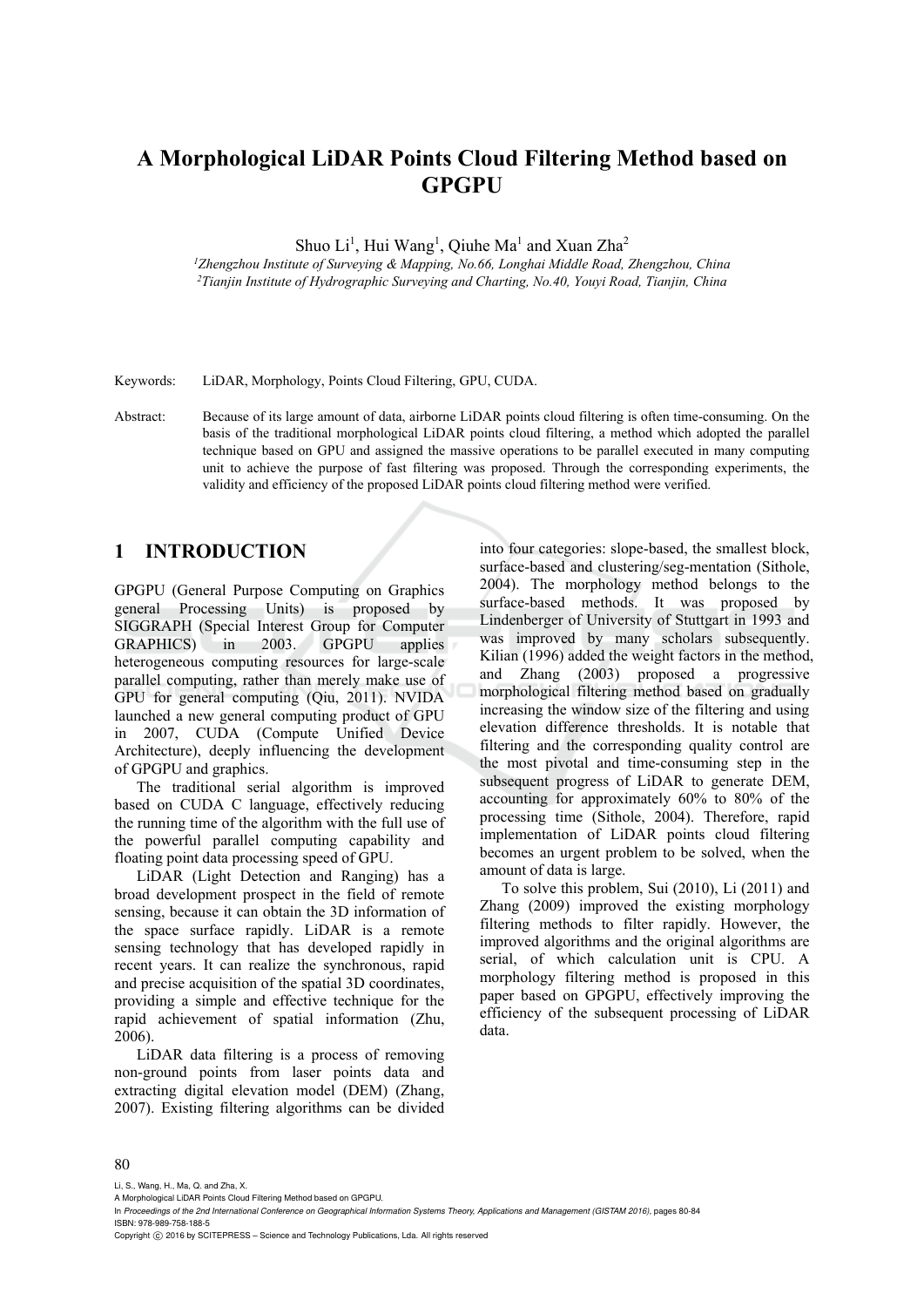# **2 MORPHOLOGY FILTERING**

The proposed method mainly includes three key steps: establishing the virtual grid based on the original discrete points cloud, morphology filtering based on virtual grid and judging the attributes of all points. The specific principles are as follows.

### **2.1 Establishing the Virtual Grid**

The establishment of virtual grid is not the interpolation of the raw data, but building a virtual grid capable of indexing to each discrete point. The point is assigned to the corresponding grid according to the plane coordinate. The calculation formula is as follows:

$$
\begin{cases}\nI = (X - X_{\min})/c \\
J = (Y - Y_{\min})/c \\
c = 1/\sqrt{n}\n\end{cases}
$$
\n(1)

 $c$ : sampling interval;  $n$ : number of points;  $X_{min}$ : the minimum abscissa; *Y*<sub>min</sub>: the minimum ordinate;  $(X, Y)$ : coordinates of the discrete point.

#### **2.2 Morphology Filtering**

Mathematical morphology method for extracting image information has mature theory basis. It is based on two basic operations, dilation and erosion. Open operation and close operation are two different combinations of the two operations.

The digital surface model of airborne laser data can also be processed based on mathematical morphology. If the coordinate of a grid point *p* is  $(x, y, z)$ , the dilation of *z* is as follows:

$$
d_p = \max_{(x_p, y_p) \in W} (z_p)
$$
 (2)

*W*: window size;  $(x_p, y_p, z_p)$ : coordinates of a point in the neighbourhood of point *p*.

The window of the method is a 2D square window. The output of the dilation is the maximum elevation.

Similarly, the formula of the erosion is as follows:

$$
d_p = \min_{(x_p, y_p) \in W} (z_p)
$$
 (3)

The result of the erosion is the minimum elevation. Open operation is the dilation after erosion, and close operation is the erosion dilation.

Mathematical morphological filtering of laser data is the opening operation in essence. Firstly, the discrete points of trees and objects which are smaller than the window size are removed based on erosion. Secondly, the boundaries of the objects which are bigger than window size are restored according to dilation.

#### **2.3 Judging the Attributes of All Points**

The elevation difference between the point in the virtual grid and the representative point is compared with the threshold to determine whether the point has the same attribute with the representative point. All points are processed in this way to distinguish the ground points from the non-ground points.

# **3 ACCELERATION STRATEGY BASED ON GPGPU**

As is shown in Figure 1, the proposed algorithm is a parallel improvement of the traditional serial LiDAR points cloud filtering method. The figure is divided into CPU part and GPU part by the dotted line. The data processing steps above the dotted line are executed in CPU and steps below the dotted line are implemented in GPU. The transmission block indicates the data transmission between the host memory and the GPU video memory and the corresponding arrow manifests the direction of data transmission.



Figure 1: The flow of morphology filtering based on GPGPU.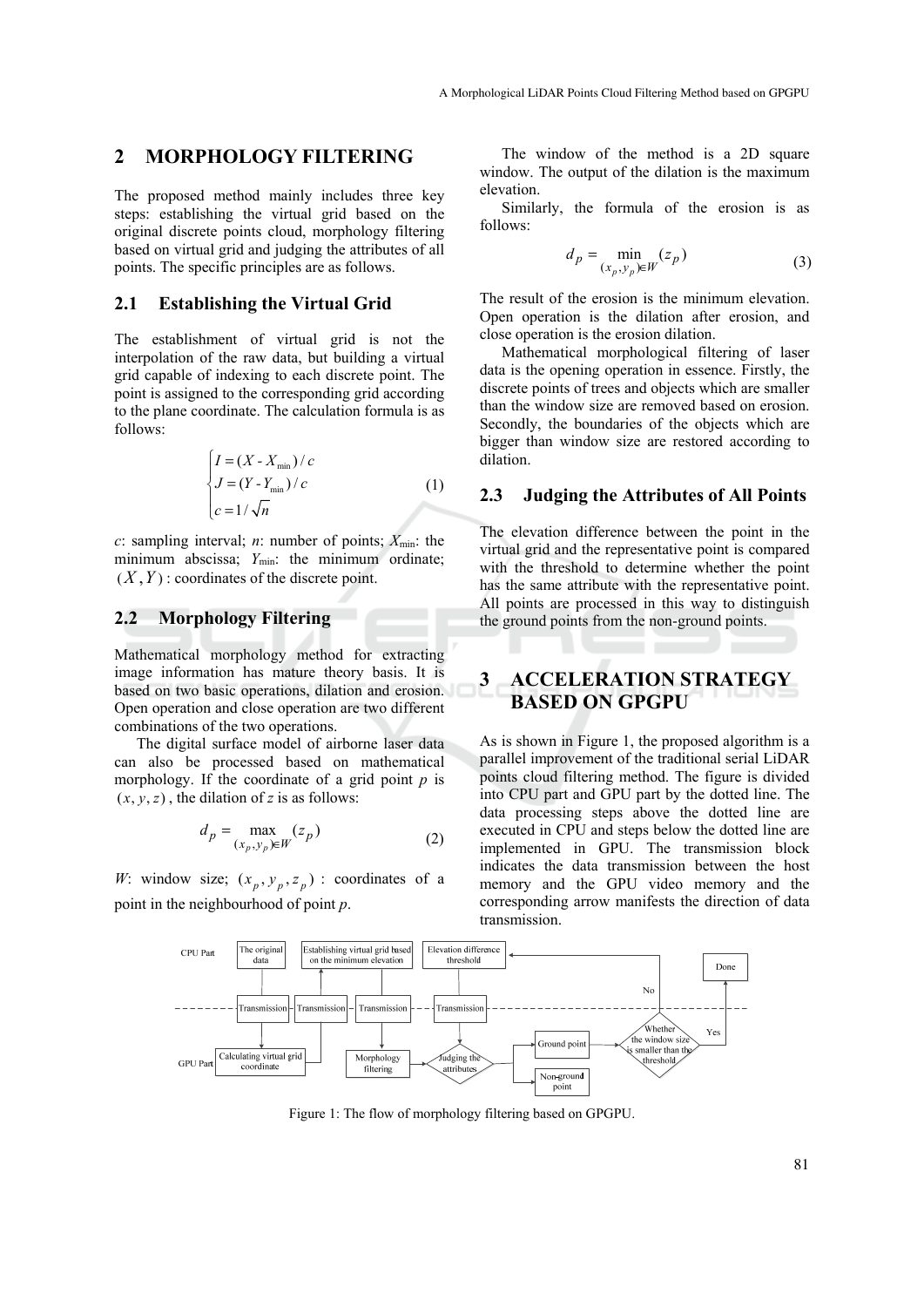# **3.1 Acceleration Strategies of Establishing Virtual Grid and Judging Attributes of All Points**

The process to establish virtual grid has the following characteristics:

- The processing flows of all points are the same. The virtual grid coordinate of each point is calculated as formula (1).
- The points are irrelevant. The calculation of one point is independent of the results of other points.
- The amount of data is large. The amount of points cloud is generally millions or even more.

The above characteristics are in line with the SIMT (Single Instruction Multiple Threads) model of CUDA. The process can be improved to be parallel, the specific strategy are as follows:

After the original points cloud is read in the memory, the discrete points cloud data is copied to the GPU video memory so that the calculation unit of GPU can access the original data. The data is assigned to different threads to be processed respectively by the program based on SIMT model, making use of multiple calculation units of GPU to achieve the purpose of parallel calculation. In other words, the gird coordinate of the point is calculated in parallel by all calculation units of GPU.

The process of judging the attributes of all points is similar to the above calculation, so it can be accelerated in the same way.

### **3.2 Acceleration Strategy of Morphology Filtering**

The elapsed time of morphology calculation accounts for more than 50 percent of all the filtering time in traditional serial algorithm. The acceleration of morphology calculation is a key step to the implementation of rapid filtering. The improvement strategies of morphology filtering are as follows:

• The virtual grid data is bound to texture memory to accelerate the accessing in the GPU part. The size of the whole virtual gird data is compared to the maximum size of 2D texture to which GPU is bound. If the size of the virtual grid data is bigger than the maximum size, the virtual grid data will be processed in the divided blocks. A block data will be stored to the video memory and bound to 2D texture in GPU part at a time. And all results will be merged into a whole after all the block data is calculated. If the size of the virtual grid data is smaller than the maximum size, all virtual grid data will be stored to the video memory and bound to 2D texture.

- Erosion of data bound to texture memory is the first step in the process of morphological opening operation. The output is stored to the global memory and bound to texture memory. Then dilation is implemented to achieve the result of the open operation.
- The erosion and dilation of points are assigned to different threads to be processed for the purpose of parallel calculation. Thread organization mode should be set according to the actual hardware environment to ensure the high utilization of computing resources.
- The function " syncthreads" provided by CUDA is used to ensure thread synchronization, judging whether all open operations in the area are executed.
- The window size is increased in GPU part according to the window size and elevation difference threshold acquired from CPU part. The process is iterated to judge the attributes of the points until the parameters meet the stop condition.

# **4 EXPERIMENTS**

#### **4.1 Experimental Environment**

The experimental hardware environments are Intel i5 dual core 2.9GHz CPU, 8G memory and 1G video memory of ASUS GTX 570 graphics card. The experimental software environments are Windows7 operating system, Microsoft Visual Studio 2010 development environment, C++ programming language and CUDA 4 parallel development kit.

The experimental data is 15 sample data provided by ISPRS. The statistic of error rate of filtering algorithm is based on the referential filtering result of the corresponding sample.

#### **4.2 Results and Analysis**

#### **4.2.1 Evaluation of Filtering Results**

The experimental data is points cloud data of Vaihingen/Enz and Stuttgart captured by ALTM of Optech, provided by the Commission Ⅲ of ISPRS in 2003. The former nine samples (Sample11- Sample42) are urban data, of which the point distance is 1-1.5m. The latter six samples (Sample51-Sample71) are mountain data, of which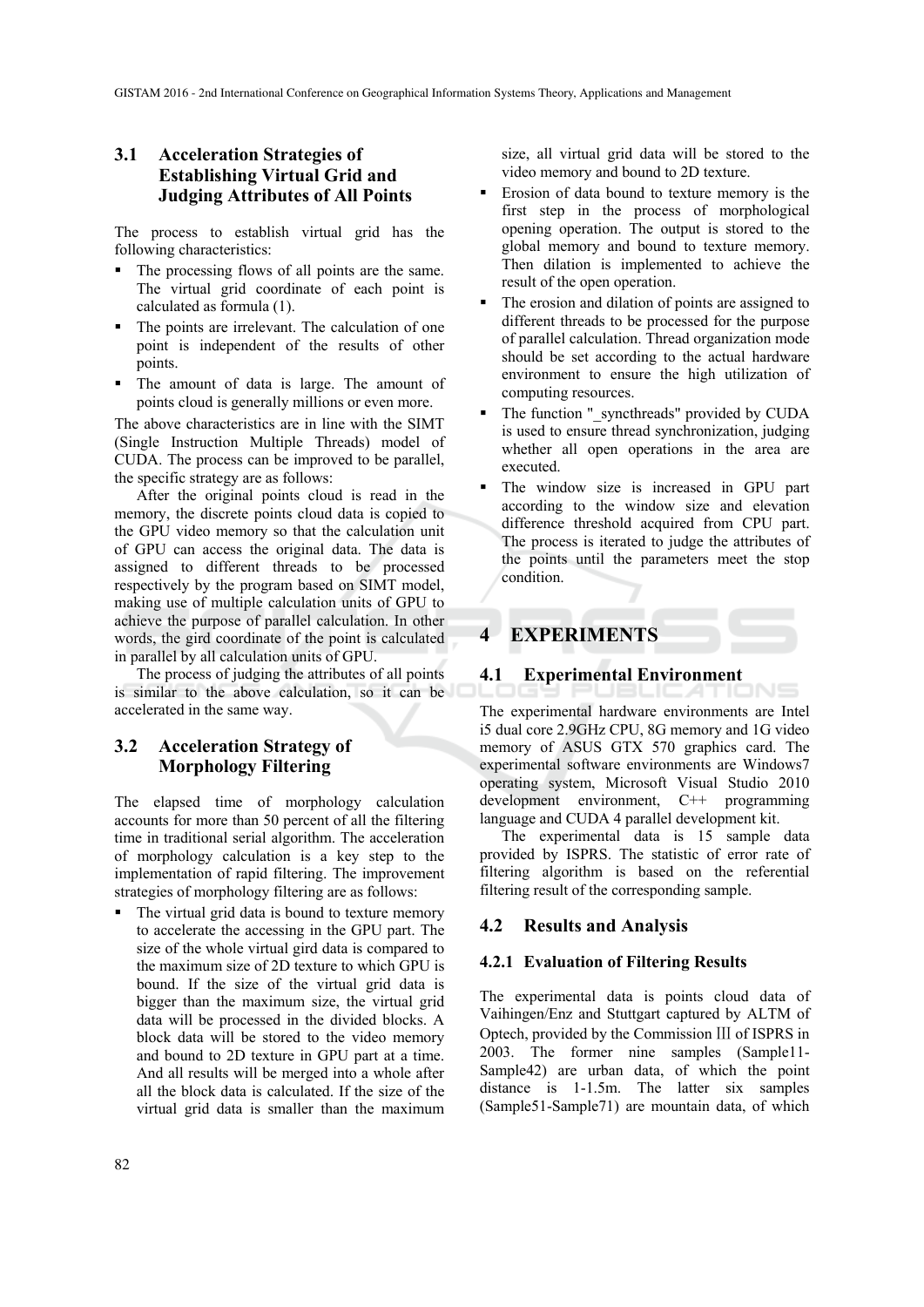the point distance is 2-3.5m. The data is subdivided into several types (Chen, 2007).

The results of three samples are shown in Figure 2, Figure 3 and Figure 4 respectively. Figure 2(a), Figure  $3(a)$  and Figure  $4(a)$  are three terrain maps based on the original data. Figure 2(b), Figure 3(b) and Figure 4(b) are three terrain maps based on filtering results of the proposed algorithm. Figure  $2(c)$ , Figure  $3(c)$  and Figure  $4(c)$  are three terrain maps based on the referential filtering results. It is obvious that the proposed algorithm is capable of filtering the objects in the samples, such as houses, plants, bridges and so on.

ISPRS group has adopted 8 filtering methods based on 15 samples (Lee, 2003). The results and the result of the proposed algorithm are shown in table 1. The first row in the table 1 is the names of methods. The error rates of the results are below the names (Huang, 2009).

Compared with the 8 classical algorithms, the total error rate of the proposed algorithm is stable on the whole and ranks high. This fully shows that the proposed algorithm can adapt to various terrain. The reliable filtering proves the effectiveness of the proposed algorithm.







(a): Sample23. (b): Sample23. (c): Sample23.

Figure 2: The filtering results of houses.



Figure 3: The filtering results of plants.



Figure 4: The filtering results of bridges.

#### **4.2.2 Comparison of Filtering Efficiency**

The elapsed time reflects the efficiency of filtering. When processing the same data, the shorter the elapsed time, the higher the efficiency.

In order to verify the efficiency of the proposed algorithm, the proposed algorithm based on GPGPU is compared with the traditional serial morphological algorithm. The data is several LiDAR points cloud data of different size. As shown in table 2, the ten samples are sorted from small to large according to the number of points. The statistical results are shown in table 2 and the corresponding elapsed time is shown in Figure 5.

As is shown in Table 2 and Figure 5, the elapsed time of the traditional serial algorithm increases linearly with the amount of the LiDAR points cloud growing up and faster than that of the proposed

Table 1: Total Error Rates of Nine Algorithms.

| Sample             | Total Error Rate (%) |       |          |         |          |         |       |         |                        |                |
|--------------------|----------------------|-------|----------|---------|----------|---------|-------|---------|------------------------|----------------|
|                    | Elmvist              | Sohn  | Axelsson | Pfeifer | Brovelli | Roggero | Wack  | Sithole | The Proposed Algorithm | Rank           |
| Samp11             | 22.40                | 20.49 | 10.76    | 17.35   | 36.96    | 20.80   | 24.02 | 23.25   | 13.80                  | $\overline{2}$ |
| Samp12             | 8.18                 | 8.39  | 3.25     | 4.50    | 16.28    | 6.61    | 6.61  | 10.21   | 6.77                   | 5              |
| Samp21             | 8.53                 | 8.80  | 4.25     | 2.57    | 9.30     | 9.84    | 4.55  | 7.76    | 1.96                   |                |
| Samp22             | 8.93                 | 7.54  | 3.63     | 6.71    | 22.28    | 23.78   | 7.51  | 20.86   | 6.81                   | 3              |
| Samp23             | 12.28                | 9.84  | 4.00     | 8.22    | 27.80    | 23.20   | 10.97 | 22.71   | 7.67                   | $\overline{2}$ |
| Samp24             | 13.83                | 13.33 | 4.42     | 8.64    | 36.06    | 23.25   | 11.53 | 25.28   | 10.23                  | 3              |
| Samp31             | 5.34                 | 6.39  | 4.78     | 1.80    | 12.92    | 2.14    | 2.21  | 3.15    | 1.86                   | 2              |
| Samp41             | 8.76                 | 11.27 | 13.91    | 10.75   | 17.03    | 12.21   | 9.01  | 23.67   | 9.42                   | 3              |
| Samp42             | 3.68                 | 1.78  | 1.62     | 2.64    | 6.38     | 4.30    | 3.54  | 3.85    | 2.11                   | 3              |
| Samp51             | 23.31                | 9.31  | 2.72     | 3.71    | 22.81    | 3.01    | 11.45 | 7.02    | 6.89                   | 4              |
| Samp52             | 57.95                | 12.04 | 3.07     | 19.64   | 45.56    | 9.78    | 23.83 | 27.53   | 20.36                  | 5              |
| Samp53             | 48.45                | 20.19 | 8.91     | 12.60   | 52.81    | 17.29   | 27.24 | 37.07   | 14.14                  | 3              |
| Samp54             | 21.26                | 5.68  | 3.23     | 5.47    | 23.89    | 4.96    | 7.63  | 6.33    | 3.34                   | $\overline{2}$ |
| Samp <sub>61</sub> | 35.87                | 2.99  | 2.08     | 6.91    | 21.68    | 18.99   | 13.47 | 21.63   | 4.26                   | 3              |
| Samp71             | 34.22                | 2.20  | 1.63     | 8.85    | 34.98    | 5.11    | 16.97 | 21.83   | 3.73                   | 3              |